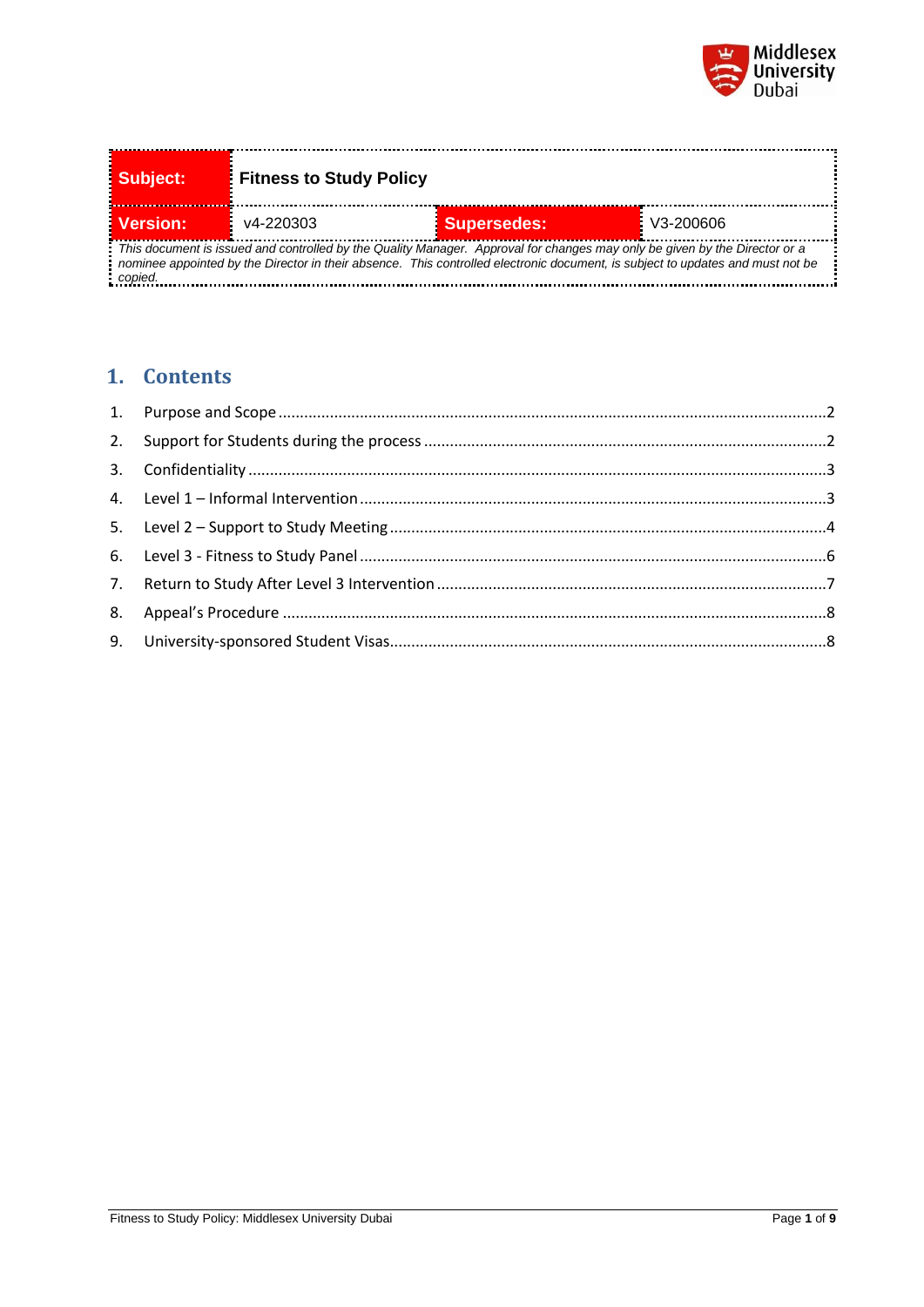

## <span id="page-1-0"></span>**1. Purpose and Scope**

This policy applies to the Dubai campus of Middlesex University and is derived from a comparable policy that applies to its UK-based provision. The Fitness to Study policy is intended to address concerns that a student's health is disrupting their studies, the studies of others or is placing unreasonable demands on staff or other students. The term "fitness to study" as used in this policy encompasses all aspects of university life (including within student accommodation / halls of residence) and not just the student's ability to engage with their studies. The University seeks to maintain an environment which is safe and conductive to teaching, learning and research and the well-being of all.

The policy allows for an agreed way for the student to continue their studies with appropriate support or to take a break from their studies without academic consequences until they are fit to return to study.

The University has a responsibility to ensure a safe and comfortable environment for staff and students and so in the rare circumstance in which a student is not in a position to identify their own deterioration in health or well-being, the policy will allow the University to intervene for the wellbeing of the student and the wider University community. The Fitness to Study policy may be used in cases where a health condition has not been diagnosed or when the University has not been notified of the diagnosis.

The policy will only be invoked in instances of a serious or potentially serious nature as it is recognized that the usual support services available to students will be used before any response is made in line with this policy.

Depending on the level of concern, the Care and Concern procedure will invoke the Fitness to Study policy at any of the three levels detailed below.

All actions under the Fitness to Study policy will be guided by the following principles:

- To act in a fair and proportionate manner when dealing with vulnerable individuals;
- To consider relevant professional advice and guidance where appropriate;
- To comply with legal duties and responsibilities;
- To safeguard the needs of staff and students affected by inappropriate behaviours;
- To consider the impact of any breaks in study holistically and provide appropriate, advice, information, and guidance to those concerned.

This policy is complementary to but does not replace the Student Conduct and Discipline Rules, or the Safeguarding policy.

### <span id="page-1-1"></span>**2. Support for Students during the process**

Students with physical or mental health difficulties will be encouraged to avail themselves of support from the Centre for Academic Success and the Student Counselling Service. Where possible, these services will be accessed before the Case Review meeting is called.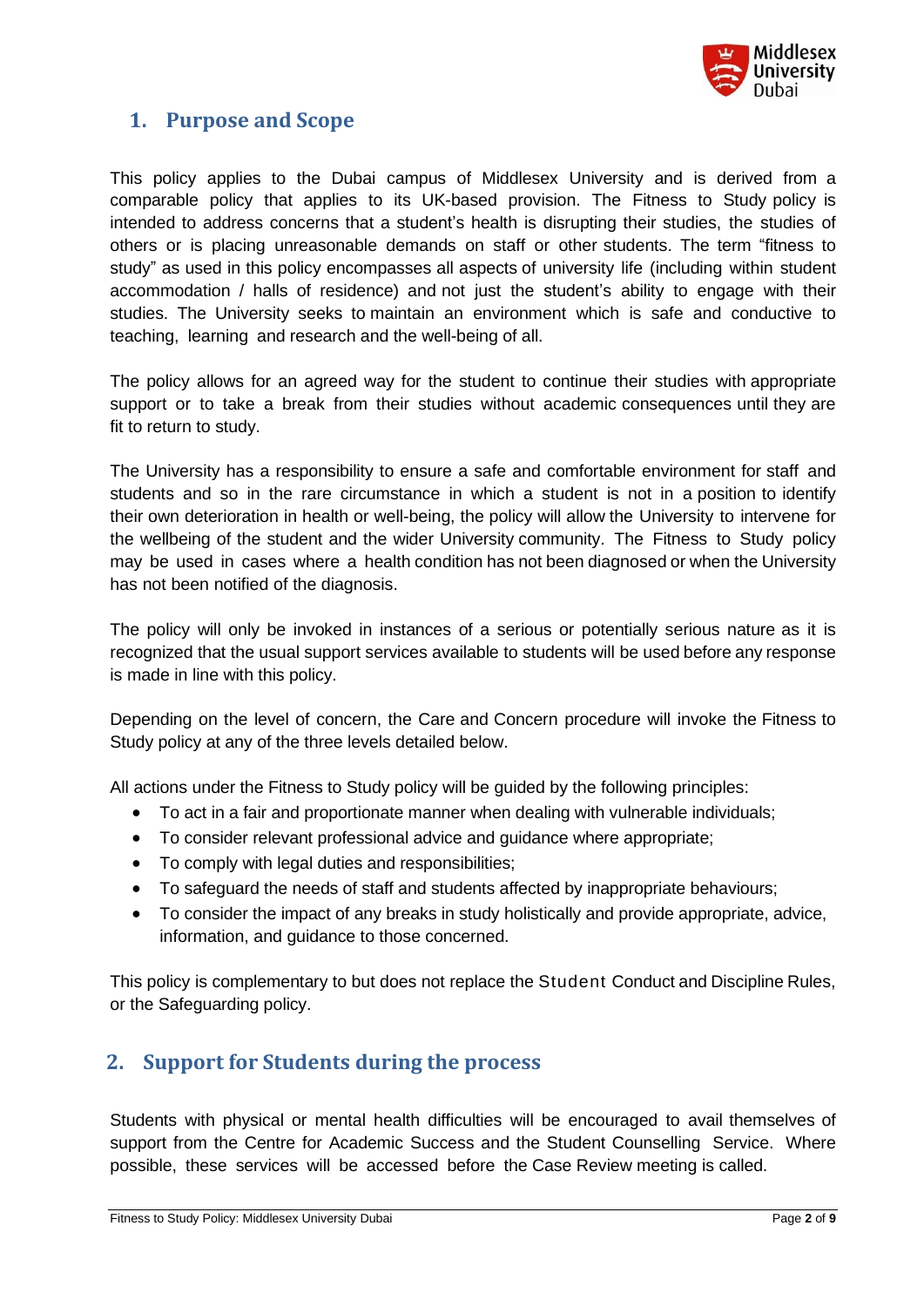

Students may invite a friend, family member to accompany them to the Case Review meeting and / or the Fitness to Study Panel. The University welcomes relevant Healthcare or Social care professionals who wish to accompany students to Fitness to Study meetings. Any other representative (such as a Legal Adviser) would not usually be allowed without express advance permission. Students are required to inform the panel of anyone who will be accompanying them. To avoid a potential conflict of interest, members of staff may not accompany students or act as the student's representative during the Fitness to Study process. Students with disabilities may be accompanied by a Support Worker, if required.

# <span id="page-2-0"></span>**3. Confidentiality**

When the Fitness to Study Policy is invoked, staff will act with regard for the expectation of an appropriate level of student confidentiality. Any personal information that is disclosed will be handled and stored as sensitive data.

If the student chooses not to provide their consent this decision should be respected in most instances. In this scenario, the implications of nondisclosure in terms of additional support should be made clear. However, there exist rare occasions when the student's consent is withheld, or it is impracticable to try to obtain it, when confidentiality may be broken. These include:

- When the student's mental health has deteriorated to the extent of threatening their personal safety;
- When the student is at risk of serious abuse or exploitation;
- When the student's behaviour is adversely affecting the rights and safety of others;
- Where the member of staff would be liable to civil or criminal procedure if the information were not disclosed (e.g. if a crime had been committed);
- Where the student is either under 18 years or a vulnerable adult (see University Safeguarding Policy).

Staff should first consult with the Centre for Academic Success staff, if they believe there is a need to break the commitment to confidentiality. Initial discussion should not identify the student until the grounds for breaking confidentiality have been established and agreed upon.

# <span id="page-2-1"></span>**4. Level 1 – Informal Intervention**

The nominee of the Director/Deputy Director is responsible for chairing the meeting at level 1 and ensuring a conclusion is reached at this level.

Any concerns about a student's fitness to study should initially be raised through the Care and Concern procedure. This may result in a referral to Level 1 of the Fitness to Study procedure.

Fitness to Study Policy: Middlesex University Dubai Page **3** of **9** At this level the Deputy Director will be made aware of the concerns and through the Care and Concern procedure will appoint the Campus Programme Coordinator or the Module Coordinator to invite the student in for an informal discussion. However, if the concern arises within the Halls of Residence, then the Accommodation Manager should take the lead in consultation with the student's school. The staff members can request advice from the Centre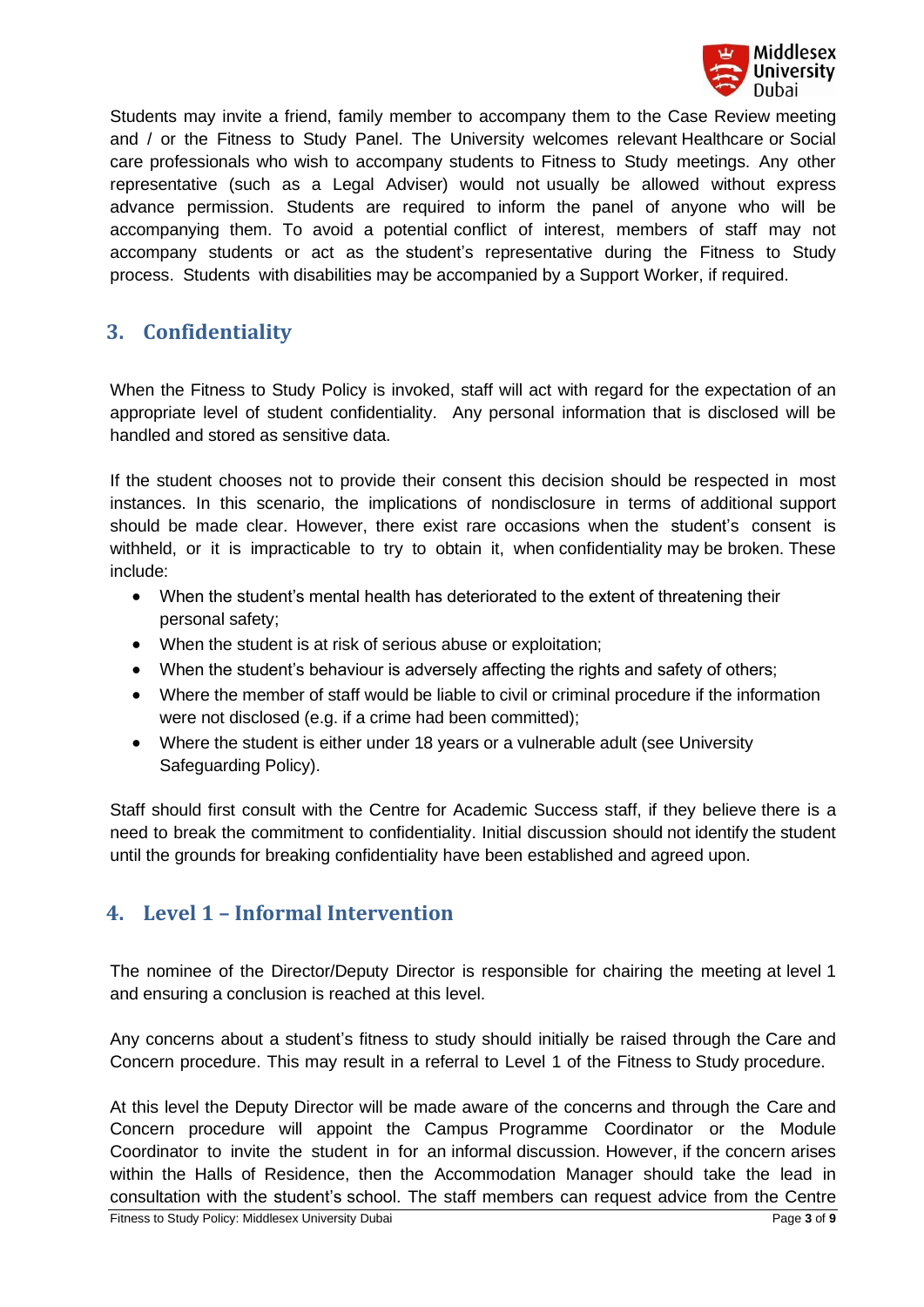

for Academic Success or the Student Counsellor. The meeting should be held as soon as possible once the concerns have been raised.

This discussion will be supportive in nature and will communicate to the student the precise nature of the behaviour that has caused concern to have been raised.

During the discussion the student will be given an opportunity to share any mitigating circumstances or previously undisclosed medical history and they will be provided with information on the support available within the institution and how it can be accessed. Where it is appropriate an action plan and a review period should be agreed.

A letter recording the meeting, issues and agreed actions will be sent to the student within ten working days of the meeting.

At the end of the agreed review period, the case should be reviewed by the Deputy Director. If the concerns for the student's fitness to study have significantly reduced or been eliminated, then a decision of 'no further action' can be agreed upon. If, however, the concerns remain, then the case should be referred to Level 2 of the Fitness to Study policy.

# <span id="page-3-0"></span>**5. Level 2 – Support to Study Meeting**

The Deputy Director (or nominee) is responsible for chairing the Support to Study Meeting (at level 2) and ensuring a conclusion is reached at this level.

Level 2 is a second-level intervention to be used when:

- Level 1 has not been successful;
- the student has not kept to the action plan agreed;
- the student's conduct or circumstances indicates that further intervention is required;
- a student wishes to return to study after a period of interruption on health grounds.

Behaviours triggering a Support to Study meeting may include:

- complaints from other students regarding behaviour continue to be made;
- a significant concern for academic achievement is held;
- instances, whereby the student refuses to access support and/or exhibits behaviour that gives increasing cause for concern e.g., repeated missed appointments, disengaging with study, social withdrawal.

A Level 2 intervention normally comprises a formal Support to Study meeting with the student, initiated by the Campus Programme Coordinator or authorised nominee. The Campus Programme Coordinator or authorised nominee should inform the Deputy Director of the requirement to instigate Level 2 of the Fitness to Study policy. The student shall be given reasonable written notice of the meeting. The letter or email shall inform the student:

- of the meeting under the Fitness to Study Policy and the nature of the meeting is supportive;
- of the purpose of the meeting and request any necessary detailed information and documentation including, if appropriate, medical evidence;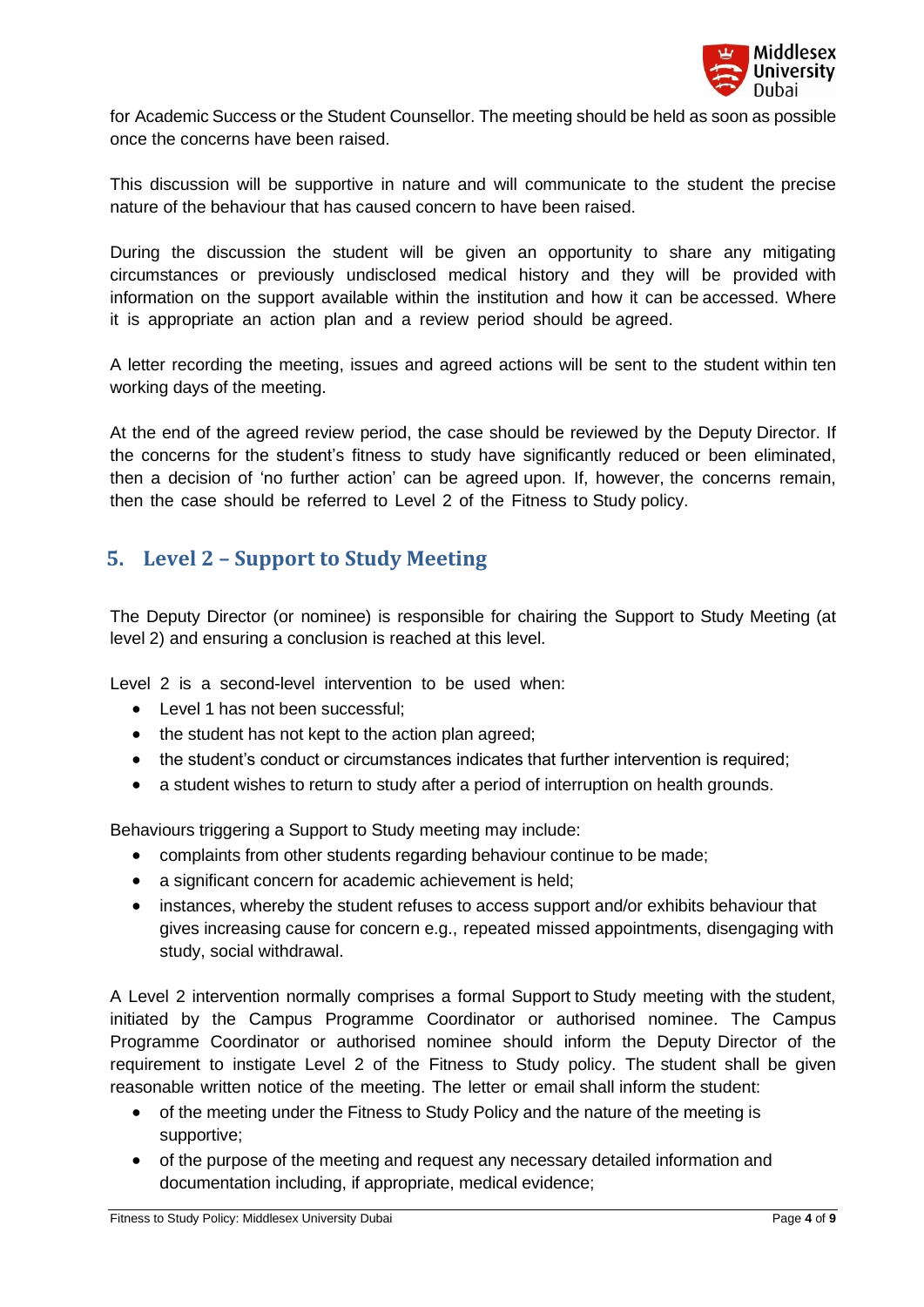

• that they can be accompanied by a friend/ supporter/ representative.

The meeting shall normally include the Campus Programme Coordinator, Head of the Centre for Academic Success, and Head of Academic Professional Services and Quality. Other members of staff may be invited but attendance should be limited to those that can contribute to a possible solution or be there for the purpose of taking notes.

The meeting shall normally proceed if the student does not attend or engage in the process and the meeting may normally consider the case even if the student has not provided the requested evidence.

The purpose of the meeting will be to ensure that: the student is made fully aware of the nature of the concerns which have been raised, the student's views are heard and taken into account; the best way to proceed is agreed upon and the student is fully aware of the possible outcomes if difficulties remain.

The conclusions drawn from the content and nature of the discussion shall determine possible outcomes. The outcome shall, if serious concerns remain, normally lead to an action plan to address and remove the serious concerns including the provision of any appropriate support articulated at the meeting. The meeting may, without prejudice to other conclusions, decide on one or more of the following:

- That no further action is necessary;
- That it is necessary to agree on an Action Plan with the student;
- That, subject to the student's consent, it is necessary and appropriate for the School to consider an adjustment to hours of study;
- That, subject to the student's consent, it is necessary and appropriate to agree on an interruption from the programme;
- That it is necessary to make a referral to Level 3 of the procedure;
- That it is necessary to make a referral to other University procedures, as appropriate, for example, the Student Conduct and Discipline Rules;
- Where the student is on placement, to propose to the student suspending the placement or (if available) switching to a programme without a placement;
- Any other actions intended to support the student to successful completion of their studies.

If the student does not agree to the discussed supportive proposed outcome, the member of staff should advise the student that Level 3 action will normally be taken.

The Chair of the meeting shall ensure that there is a written record of the meeting and any determined actions. If an action plan is agreed, it shall normally include the specification of desirable behaviour and appropriate expectations, support mechanisms together with a date for a review meeting. If appropriate, it may also detail the consequences of no engagement by the student. The action plan may also include a request for the student to provide medical evidence as to fitness to study.

The record and action plan shall normally be sent to the student within 10 working days of the meeting. As a sign of commitment to adhering to the action plan, both the chair of the panel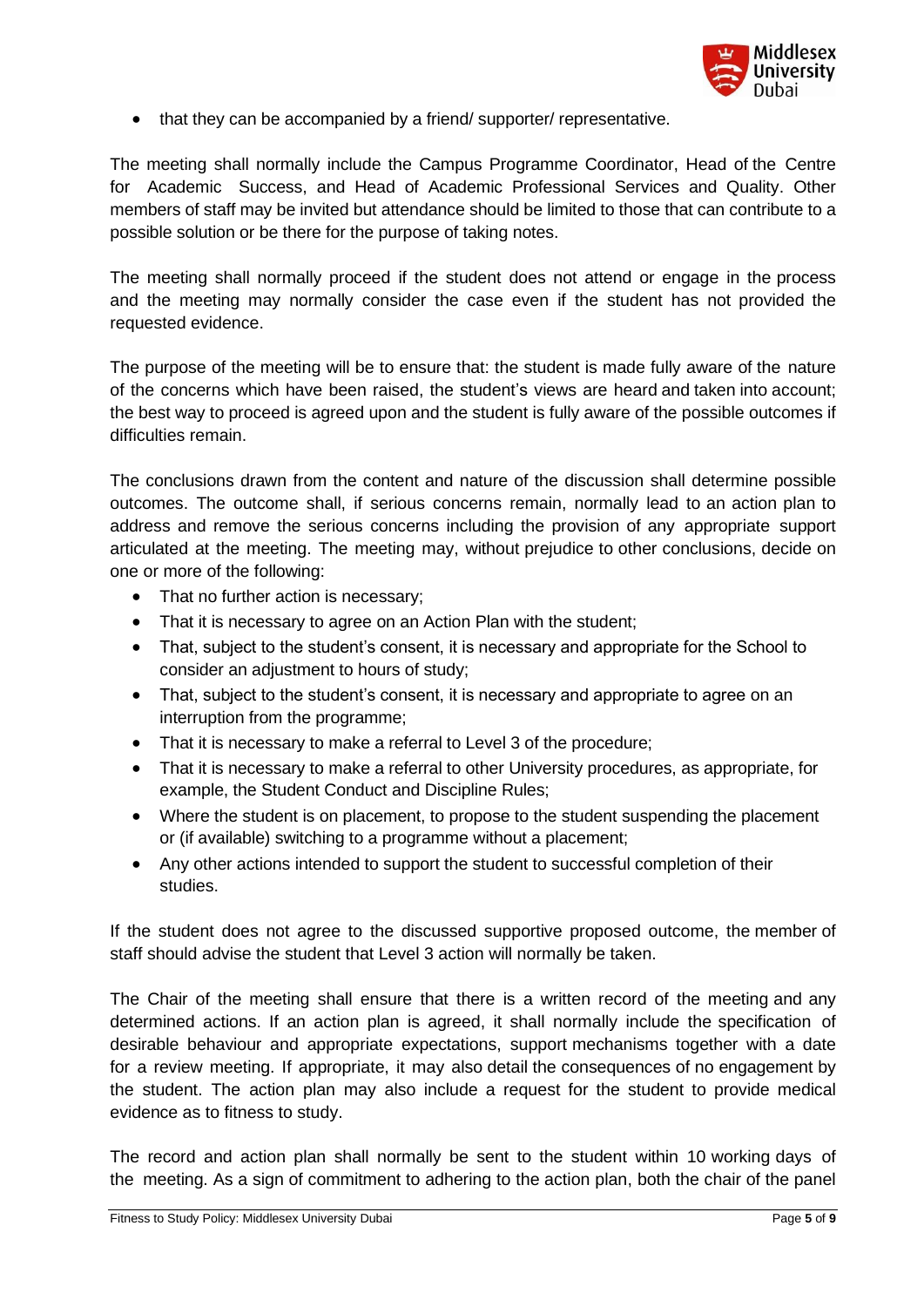

and the student shall be asked to agree to the action plan by signing and returning one copy or confirming their agreement by University email. A copy of the documentation shall be held securely.

Review meetings shall be convened as agreed. Attendees at review meetings may be different to those at the original Level 2 meeting. At a review meeting, the student shall have the opportunity to be accompanied by a friend or supporter. A written record of the meeting shall be made and this, together with the outcome shall be given to the student normally within 10 working days of the review meeting. For monitoring purposes, the Chair or nominee may request regular updates on the student's progress against any action plan.

If the concerns about a student's fitness to study have been substantially reduced, and/or eliminated, no further action shall be taken. If the student does not abide by the provisions of the action plan, the Chair may convene a review meeting before the planned date or escalate, as appropriate. If there is insufficient improvement following the Level 2 initial or review meetings, finally the case is too serious to be addressed at Level 2, Level 3 of the procedure will normally be invoked.

### <span id="page-5-0"></span>**6. Level 3 - Fitness to Study Panel**

The Director or nominee is responsible for chairing the Fitness to Study Panel (at level 3) and ensuring a conclusion is reached at this level.

This stage of the procedure will only be implemented once Level 1 (Informal Intervention) and Level 2 (Case Review Meeting) have been followed or if concerns are deemed to be sufficiently serious to warrant starting the procedure at Level 3. If a student has been suspended under another university procedure, then the Fitness to Study process will start at Level 3.

The initiation of Level 3 will be the decision of the Campus Programme Coordinator, in consultation with the Deputy Director. The Deputy Director may also discuss the case with relevant professional staff including the Student Counsellor.

Once it has been agreed to go to Level 3, the Director will call the Fitness to Study Panel to determine more definitive action.

Those present at the Fitness to Study Panel will include:

- The Director;
- The Deputy Director;
- The Campus Programme Coordinator (CPC) of the relevant programme;
- The student, may be accompanied by a friend or family member, relevant health or social care professional. (Students should inform the panel of who is accompanying them prior to the panel meeting).

The primary purpose of the Fitness to Study Panel is to determine whether or not a student is required to interrupt their studies for a period of time. Their return may be at the start of a subsequent academic year or, following a fixed-term period of suspension, within the same academic year.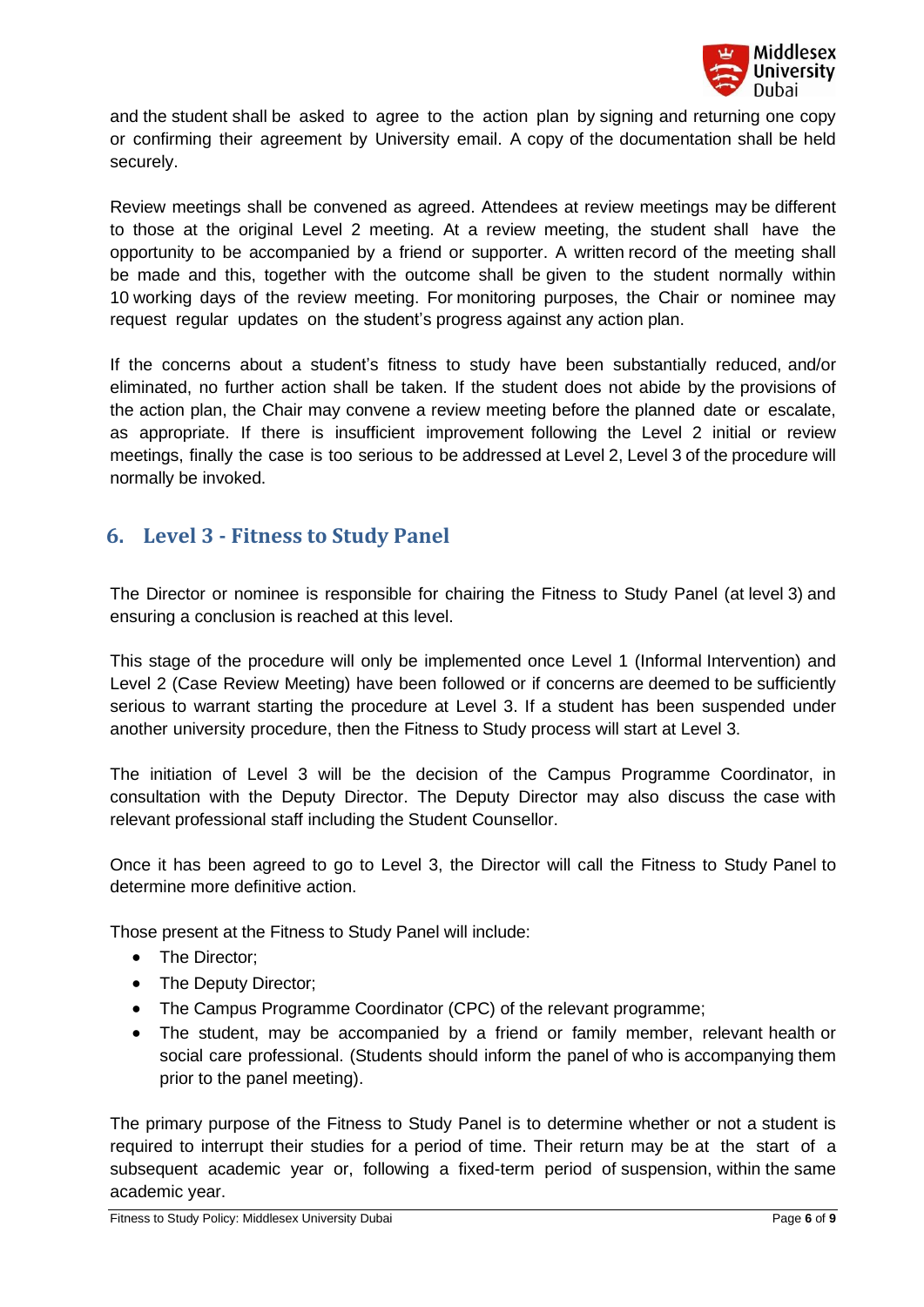

The Centre for Academic Success team will provide appropriate information, advice and support to the student in either event. Where a student interrupts a course of study, arrangements will be made for the student to have a named member of university staff to keep in contact with, and with whom the student's case and circumstances can be reviewed regarding return to study (see below).

Another outcome to the Fitness to Study Panel could be to offer the student a compulsory part-time route to completing their programme.

If the Fitness to Study Panel suspends or interrupts a student's studies they will be informed in writing. A student has the right to appeal against the decision of the Fitness to Study Panel. Students who withdraw or who are suspended will be given the opportunity to talk to named staff within the Centre for Academic Success to discuss financial, support and study implications, and other issues that may arise. The student will also be informed of the 'Return to Study' procedure and process and an agreement made about how we will keep in contact with the student during any absence.

## <span id="page-6-0"></span>**7. Return to Study After Level 3 Intervention**

It is envisaged that, after whatever time is required and is allowable within the University's Regulations regarding completion of programme, a student covered by this policy will feel ready to return and engage with their studies. After a period of interruption or suspension on health grounds, the decision as to whether or not to permit the student to return to study will be made by the relevant academic faculty (CPC), having taken advice from the Centre for Academic Success.

Each case will depend upon the specific circumstances and the context out of which concern arose but, in all cases, return to study will be dependent upon:

- satisfactory medical evidence of fitness to study;
- an assessment of need to determine what support is deemed necessary or of benefit and whether this can be reasonably provided.

Evidence submitted should be from a recognised health professional that has sufficient knowledge of the nature and extent of the student's medical situation and the concerns that led to the student's withdrawal or suspension, and who is able to make an informed statement of the student's fitness to study at university level and in a university community.

Upon taking the decision to permit a student to return to study, the academic faculty (CPC) is responsible for informing the Fitness to Study Panel. This is to allow the Dubai Academic Registry to engage the student in ensuring that the relevant financial and support arrangements are put in place for the student's return.

In the event that it is not immediately clear to the academic school that return to study is appropriate for the student, the decision should be re-referred to a Stage 3 Fitness to Study Panel.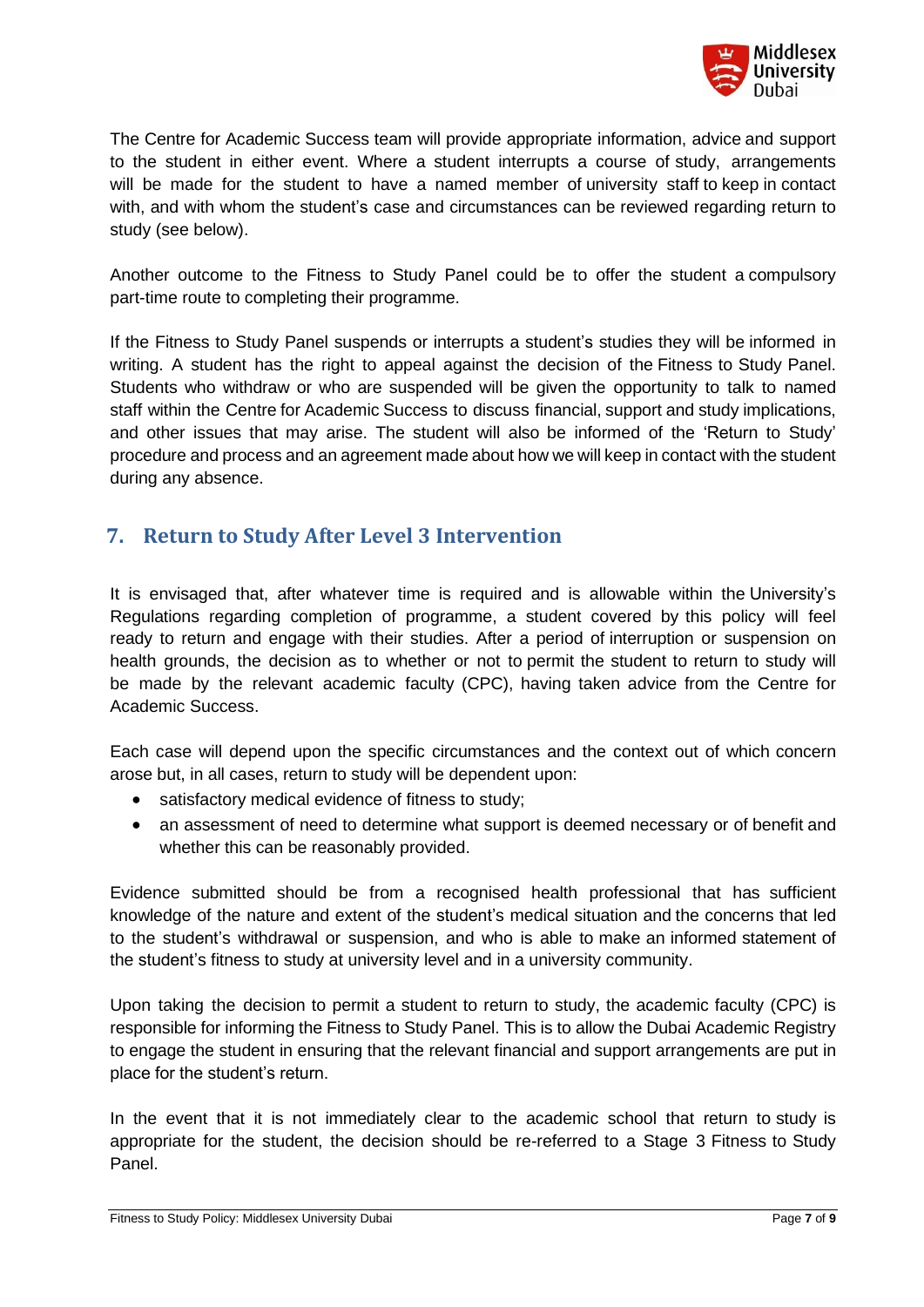

# <span id="page-7-0"></span>**8. Appeal's Procedure**

#### Right of appeal

A student aggrieved by a decision to recommend suspending shall have the right of appeal to the Director or nominee within 10 working days, giving the grounds for the appeal. The Director or nominee shall consider the appeal and shall decide whether to uphold or amend the decision made.

The decision of the Director or nominee shall be final.

#### Medical Evidence

Before the Support to Study meeting a student may be asked to provide evidence of a recent medical assessment so that the University can accurately assess the fitness to study. This medical evidence should state:

- The nature and extent of any medical condition from which the student may be suffering;
- Their prognosis;
- The extent to which it may affect their fitness to study and manage the demands of student life;
- Any impact it may have or risk it may pose to others;
- Whether any additional steps should be taken by our University, in light of the medical condition, to enable the student to study effectively;
- Whether the student will be receiving any ongoing medical treatment or support.

Any cost incurred in obtaining this medical evidence will be borne by the student. Exceptionally the University may request that the student attend an independent medical assessment which will be arranged by and funded by the University. If the student declines to provide medical evidence the University will come to a decision based on the available information or alternatively may address the issue under an alternative policy, for example, the Student Conduct and Discipline Rules.

Should the medical evidence state that the student is fit to study it will be the decision of the relevant Fitness to Study Panel how much weight is given to the medical report and to conclude based on all available evidence whether the student is fit to study.

### <span id="page-7-1"></span>**9. University-sponsored Student Visas**

Any interruption of studies for students with a Middlesex University-sponsored Student Visa needs to take into consideration the impact the interruption will have on their right to remain in the UAE. The University is obliged to report any significant changes in students' circumstances relating to study periods for Student Visa holders to the UAE's Immigration Authorities including periods of temporary suspension. Depending on the reason and length of the suspension, permission to stay in the UAE will no longer be valid if a student is not actively studying and students may be advised to leave the UAE. When ready to resume studies, students will have to make a new application for a Student Visa. The student should be strongly advised to contact the Student Visa Office. If a decision is made to interrupt a student holding a Student Visa, then this should be reported to the Manager of the Student Visa Office.